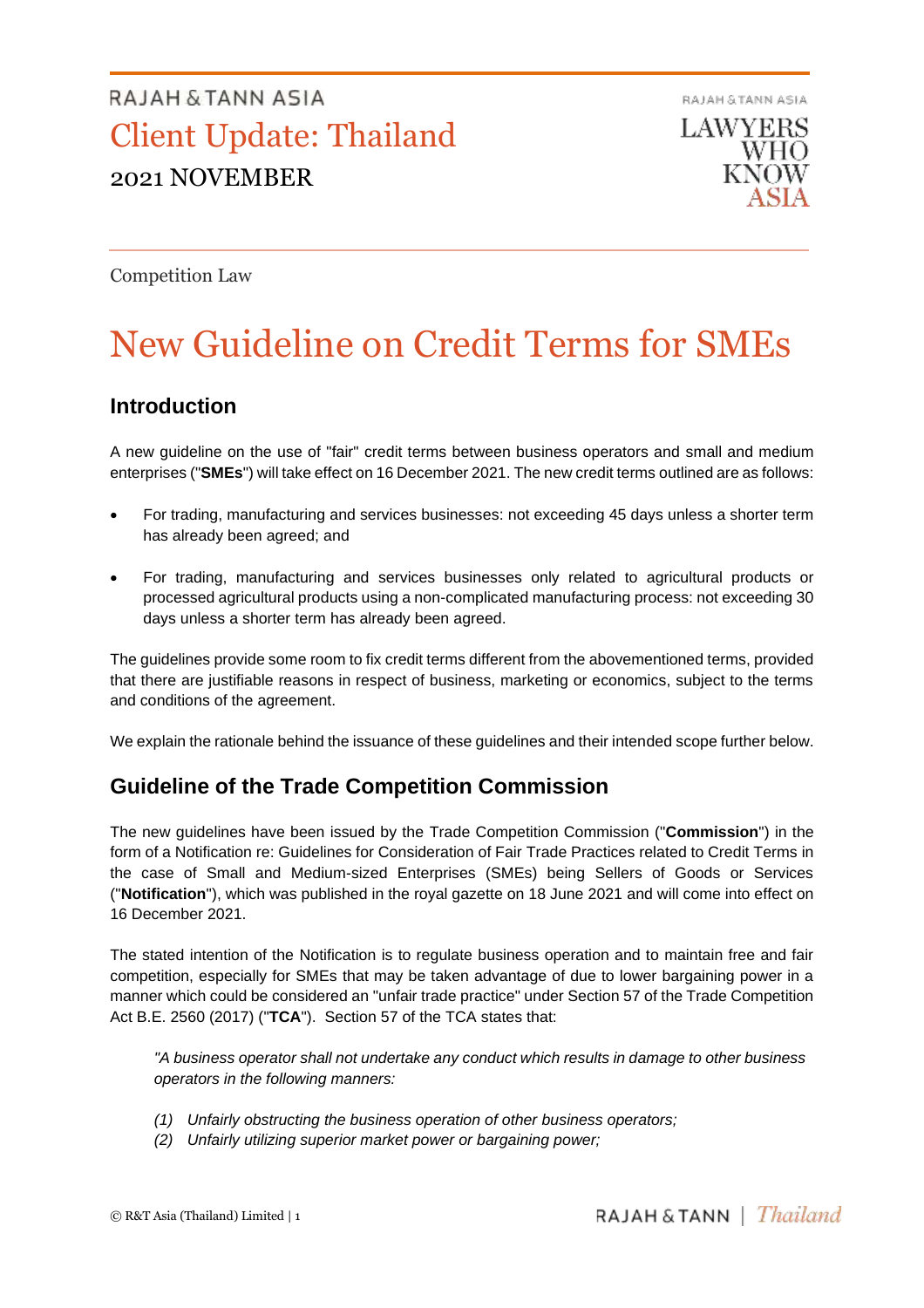

Competition Law

- *(3) Fixing trade conditions which unfairly restrict or prevent the business operation of others;*
- *(4) Other conducts prescribed by the Commission."*

Statistically, there are more investigations and enforcement proceedings undertaken by the Office of the Trade Competition Commission ("**OTCC**") for alleged offences under Section 57 of the TCA than for other provisions.

### **What is the definition of "SME" used by the Commission?**

According to the Notification, SMEs are business operators having the following characteristics:

- (1) A **Manufacturing business** which has 200 employees or less *or* has an annual revenue not exceeding THB 500 million;
- (2) A **Service, wholesale or retail business** which has 100 employees or less *or* has an annual revenue not exceeding THB 300 million.

Based on Clause 4(3) of the Notification and informal guidance given by the OTCC, the following documents should suffice in verifying the SMEs' status under this Notification:

- (1) Withholding Income Tax Return (PND.1) or Payment of Social Security Contributions form (SorPorSor.1-10) which supports the criteria of employment; and/or
- (2) Audited financial statements which support the criteria of revenue.

### **Is there any exception to this requirement?**

Clause 4(1) paragraph two of the Notification provides some room to fix credit terms different from the prescribed credit terms. Upon the effective date of the Notification, a 30-day or 45-day credit term, as the case may be, must apply, unless an agreement between a business operator and SME regarding a longer credit term sufficiently satisfies the exemption. In such case, the agreement on such credit term must be justified by commercial, business, marketing, or economic reasons. However, there are no guidelines or samples for consideration in relation to such justifications. It thus appears that whether such longer credit terms are justified will be considered on a case by case basis taking into account the facts of each case.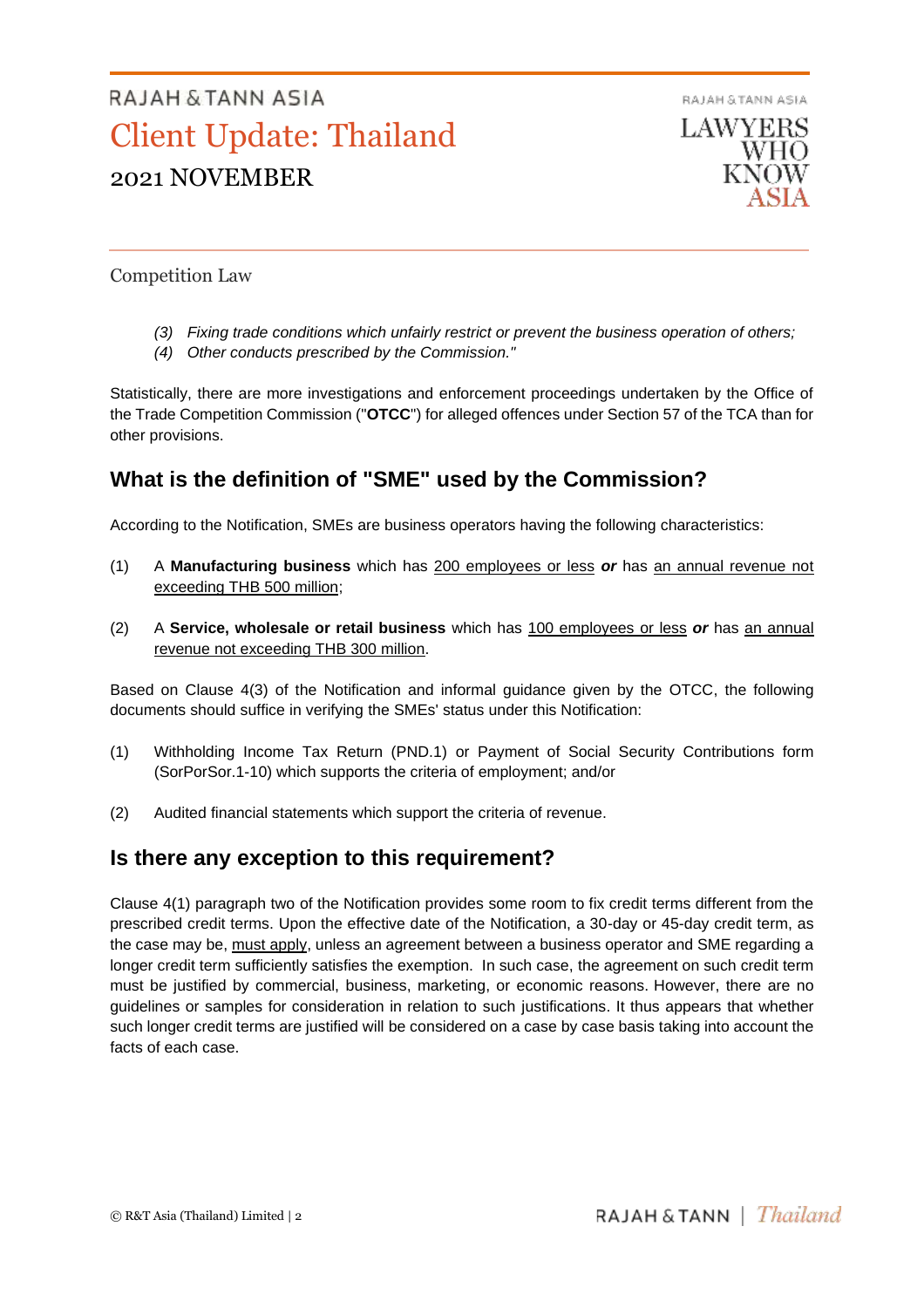

Competition Law

### **Penalties for non-compliance**

We note that this Notification is not specifically issued pursuant to Section 57(4) of the TCA; however, a credit term arrangement with SMEs which does not meet the requirements of this Notification re: Credit Term, could be viewed as an unfair trade practice under Section  $57(1) - (3)$  generally.

If such an agreement is found to be an unfair trade practice under Section 57 of the TCA, the business operator would be subject to an administrative fine of not more than 10% of its turnover in the year of offence, pursuant to Section 82 of the TCA.

Section 84 of the TCA further provides for individual liability of the directors and/or other responsible persons in the case where the offender is a juristic person.

It should also be noted that, according to Section 60 of the TCA, the Commission has the power to instruct the business operator to suspend, stop, correct or change its conduct where it has sufficient evidence to believe that such conduct has violated or will violate Section 57 of the TCA.

## **Contacts**



**Melisa Uremovic** Deputy Managing Partner

D (66) 2656 1991 F (66) 2656 0833 [melisa.u@rajahtann.com](mailto:melisa.u@rajahtann.com)



**Supawat Srirungruang** Partner

D (66) 2656 1991 F (66) 2656 0833 [supawat.s@rajahtann.com](mailto:supawat.s@rajahtann.com)

## Contribution Note

This Client Update is contributed by the Contact Partners listed above with the assistance of **Suwapak Jaruampornpan** (Senior Associate) and **Praonapha Rakchartcharoen** (Associate) of R&T Asia (Thailand) Limited.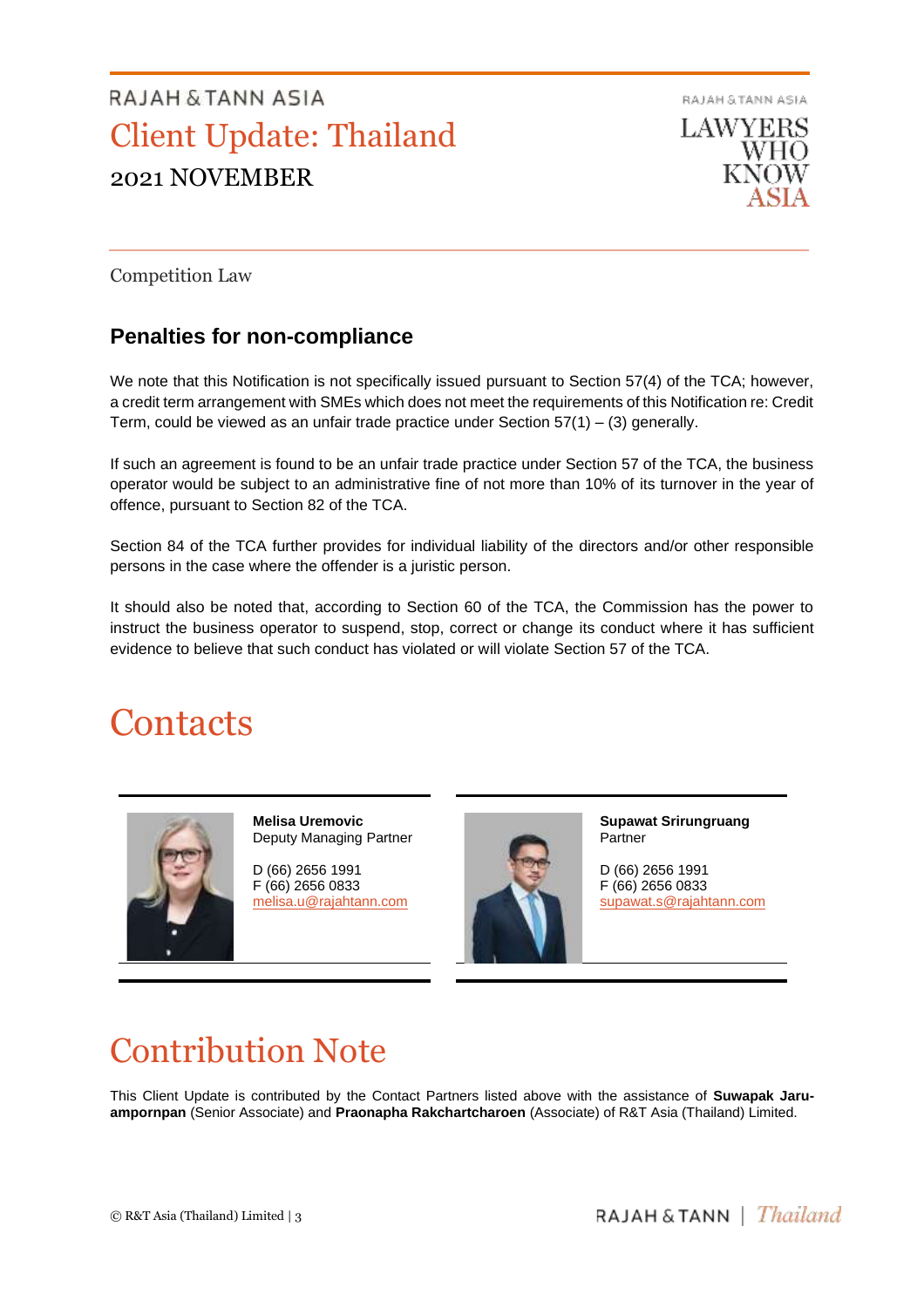RAJAH & TANN ASIA

**LAWYERS** WHO KNOW

## Our Regional Contacts

RAJAH & TANN | Singapore **Rajah & Tann Singapore LLP** T +65 6535 3600 sg.rajahtannasia.com

#### R&T SOK&HENG | Cambodia

**R&T Sok & Heng Law Office** T +855 23 963 112 / 113 F +855 23 963 116 kh.rajahtannasia.com

#### RAJAH & TANN 立杰上海 SHANGHAI REPRESENTATIVE OFFICE | China

**Rajah & Tann Singapore LLP Shanghai Representative Office** T +86 21 6120 8818 F +86 21 6120 8820 cn.rajahtannasia.com

#### ASSEGAF HAMZAH & PARTNERS | Indonesia **Assegaf Hamzah & Partners**

#### **Jakarta Office**

T +62 21 2555 7800 F +62 21 2555 7899

#### **Surabaya Office**

T +62 31 5116 4550 F +62 31 5116 4560 www.ahp.co.id

RAJAH & TANN  $|$  Lao PDR **Rajah & Tann (Laos) Co., Ltd.**

T +856 21 454 239 F +856 21 285 261 la.rajahtannasia.com

#### **CHRISTOPHER & LEE ONG** | *Malaysia*

**Christopher & Lee Ong** T +60 3 2273 1919 F +60 3 2273 8310 www.christopherleeong.com

#### RAJAH & TANN  $\mid$  *Myanmar*

**Rajah & Tann Myanmar Company Limited** T +95 1 9345 343 / +95 1 9345 346 F +95 1 9345 348 mm.rajahtannasia.com

#### **GATMAYTAN YAP PATACSIL**

**GUTIERREZ & PROTACIO (C&G LAW)** | *Philippines* **Gatmaytan Yap Patacsil Gutierrez & Protacio (C&G Law)**  T +632 8894 0377 to 79 / +632 8894 4931 to 32 F +632 8552 1977 to 78 www.cagatlaw.com

#### RAJAH & TANN | *Thailand*

**R&T Asia (Thailand) Limited** T +66 2 656 1991 F +66 2 656 0833 th.rajahtannasia.com

#### RAJAH & TANN LCT LAWYERS | Vietnam **Rajah & Tann LCT Lawyers**

#### **Ho Chi Minh City Office**

T +84 28 3821 2382 / +84 28 3821 2673 F +84 28 3520 8206

#### **Hanoi Office**

T +84 24 3267 6127 F +84 24 3267 6128 www.rajahtannlct.com

Rajah & Tann Asia is a network of legal practices based in Asia.

Member firms are independently constituted and regulated in accordance with relevant local legal requirements. Services provided by a member firm are governed by the terms of engagement between the member firm and the client.

This update is solely intended to provide general information and does not provide any advice or create any relationship, whether legally binding or otherwise. Rajah & Tann Asia and its member firms do not accept, and fully disclaim, responsibility for any loss or damage which may result from accessing or relying on this update.